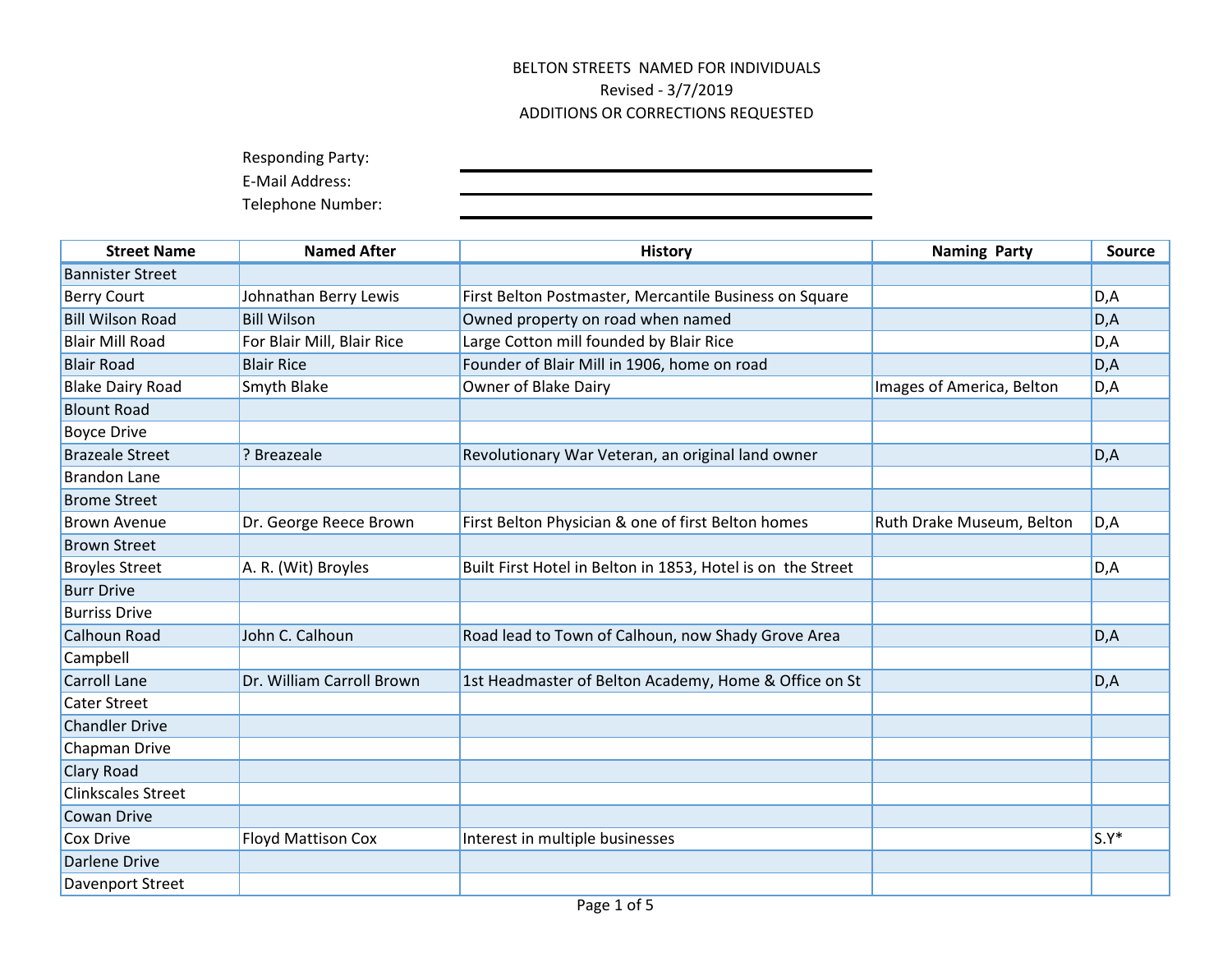Responding Party:

E-Mail Address:

| <b>Street Name</b>      | <b>Named After</b>     | <b>History</b>                                      | <b>Naming Party</b> | Source    |
|-------------------------|------------------------|-----------------------------------------------------|---------------------|-----------|
| Davis Street            |                        |                                                     |                     |           |
| Dean Street             |                        |                                                     |                     |           |
| <b>Edker Burns Road</b> |                        |                                                     |                     |           |
| <b>Elison Street</b>    |                        |                                                     |                     |           |
| <b>Elvis Boulevard</b>  |                        |                                                     |                     |           |
| <b>Evans Drive</b>      |                        |                                                     |                     |           |
| Fleetwood               |                        |                                                     |                     |           |
| Floyd Wright Drive      |                        |                                                     |                     |           |
| <b>Garrison Drive</b>   |                        |                                                     |                     |           |
| <b>Geer Streeet</b>     |                        |                                                     |                     |           |
| <b>Griffin Avenue</b>   |                        |                                                     |                     |           |
| Griffin Road            |                        |                                                     |                     |           |
| Guthrie Avenue          |                        |                                                     |                     |           |
| Guthrie Road            |                        |                                                     |                     |           |
| <b>Hand Drive</b>       |                        |                                                     |                     |           |
| <b>Harrold Lane</b>     |                        |                                                     |                     |           |
| <b>Harris Avenue</b>    |                        |                                                     |                     |           |
| Haynie Parkway          |                        |                                                     |                     |           |
| Haynie Street           |                        |                                                     |                     |           |
| Herd                    |                        |                                                     |                     |           |
| Holloway                |                        |                                                     |                     |           |
| <b>Holmes Street</b>    | William "Billy" Holmes | Landowner, Lent logs to build Belton Baptist Church |                     | D,A       |
| <b>Horton Lane</b>      |                        |                                                     |                     |           |
| <b>Huffman Street</b>   |                        |                                                     |                     |           |
| Hunter Drive            |                        |                                                     |                     |           |
| Jackson                 | Loyd L. Jackson        | <b>Belton Mills</b>                                 |                     | $W, WL^*$ |
| Jason Drive             |                        |                                                     |                     |           |
| JC Greer Road           |                        |                                                     |                     |           |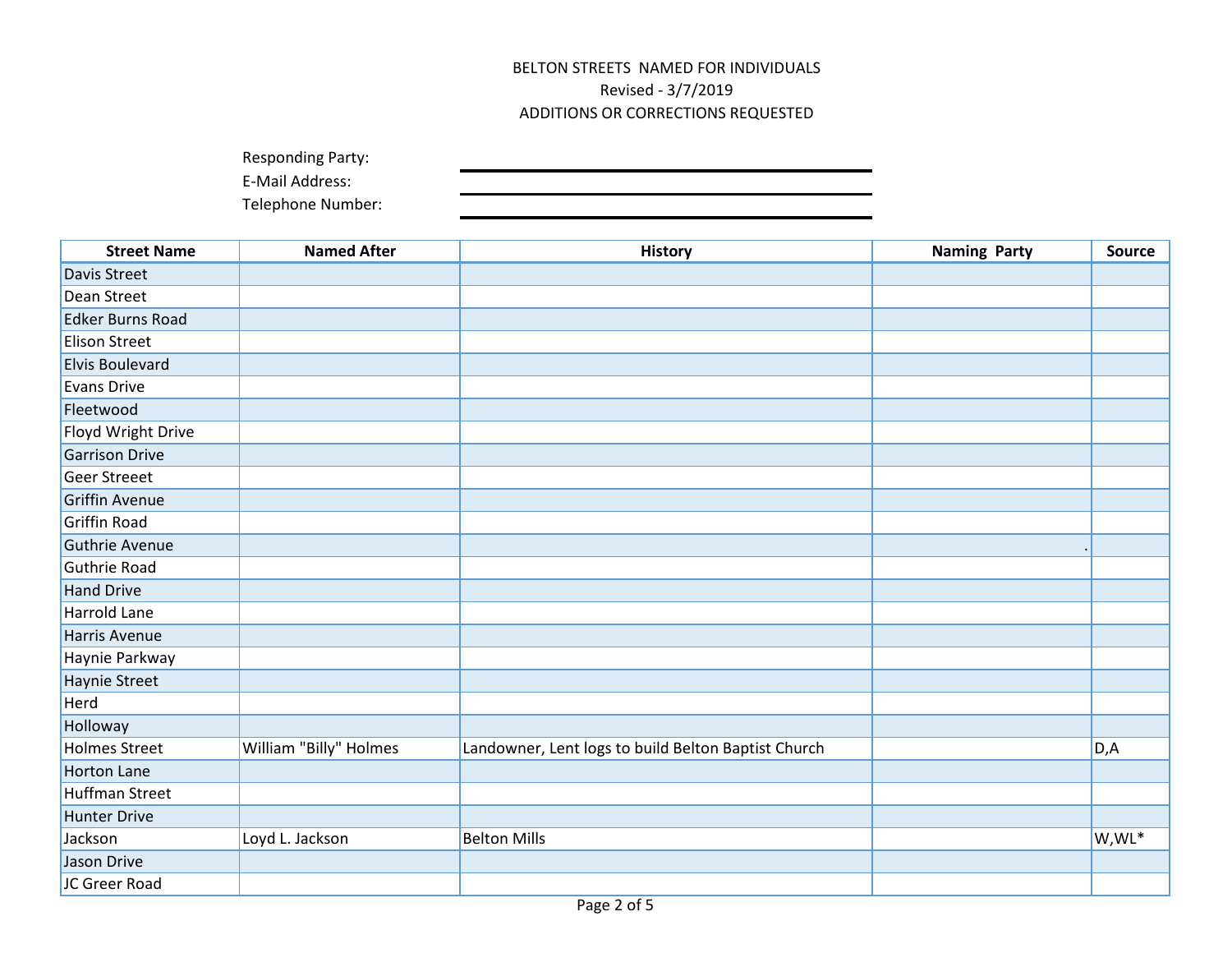Responding Party:

E-Mail Address:

| <b>Street Name</b>     | <b>Named After</b>         | <b>History</b>                                          | <b>Naming Party</b> | <b>Source</b> |
|------------------------|----------------------------|---------------------------------------------------------|---------------------|---------------|
| Jordan                 |                            |                                                         |                     |               |
| <b>Kay Street</b>      | Arthur L. Kelly            | <b>Belton Mills</b>                                     |                     | W,WL*         |
| <b>Kellys Circle</b>   |                            |                                                         |                     |               |
| <b>Kellys Park</b>     |                            |                                                         |                     |               |
| King                   |                            |                                                         |                     |               |
| <b>Kings Road</b>      |                            |                                                         |                     |               |
| Lewis Road             | <b>Robert Andrew Lewis</b> | Large Mercantile Business, started first Bank in Belton |                     | D, A          |
| Lewis Street           | <b>Robert Andrew Lewis</b> | Streets surrounding mill named for investors            |                     | D,A           |
| <b>Lockhart Drive</b>  |                            |                                                         |                     |               |
| Lowe Street            |                            |                                                         |                     |               |
| Lucius Avenue          |                            |                                                         |                     |               |
| <b>Mahaffey Street</b> | ? Mahaffey                 | Famous baseball player                                  |                     | D,A           |
| Marha Latimer Drive    |                            |                                                         |                     |               |
| <b>McCombs</b>         | ? McCombes                 | One of First Belton Mill managers                       |                     |               |
| McCoy                  |                            |                                                         |                     | D, A          |
| <b>McDuffie Street</b> |                            |                                                         |                     |               |
| <b>McGee Street</b>    | ? McGee                    | Owner of Hotel                                          |                     | D, A          |
| <b>Meeks Drive</b>     |                            |                                                         |                     |               |
| Miller Road            |                            |                                                         |                     |               |
| Moorhead               |                            |                                                         |                     |               |
| Mullinax Road          |                            |                                                         |                     |               |
| Murdock Road           |                            |                                                         |                     |               |
| Oneal Street [Sic]     | Judge John Belton O'Neall  | Temperance proponent, Pres. Greenville Columbia RR      | Josephine Brown     | D, A          |
| <b>Owens Drive</b>     |                            |                                                         |                     |               |
| <b>Phillips Drive</b>  |                            |                                                         |                     |               |
| Pope Drive             | Pope Family Member         | Family connected to Dr. Carroll Brown descendants       |                     | D,A           |
| Ramsdale Street        |                            |                                                         |                     |               |
| <b>Rice Drive</b>      | A.F. Rice                  | <b>Belton Mills</b>                                     |                     | W,WL*         |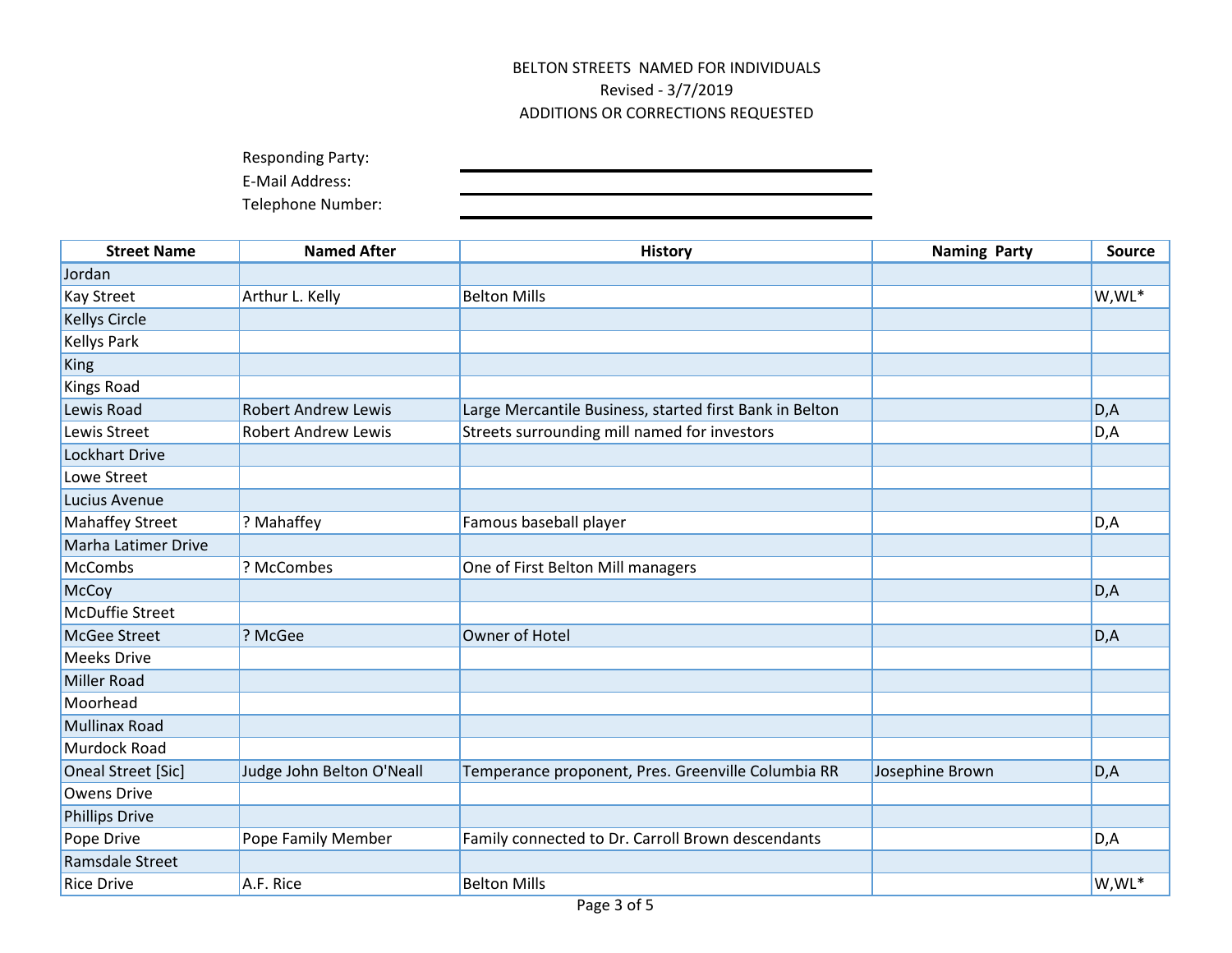Responding Party:

E-Mail Address:

| <b>Street Name</b>            | <b>Named After</b>           | <b>History</b>                                                        | <b>Naming Party</b> | <b>Source</b> |
|-------------------------------|------------------------------|-----------------------------------------------------------------------|---------------------|---------------|
| <b>Rice Street</b>            | J.T. Rice                    | <b>Belton Mills</b>                                                   |                     | W,WL*         |
| <b>Rochester Drive</b>        |                              |                                                                       |                     |               |
| <b>Rushton Road</b>           |                              |                                                                       |                     |               |
| <b>Russell Court</b>          |                              |                                                                       |                     |               |
| <b>Rutledge Road</b>          |                              |                                                                       |                     |               |
| <b>Sherard Road</b>           |                              |                                                                       |                     |               |
| <b>Shields Street</b>         | <b>Sheilds Street</b>        | Family connected to Dr. Carroll Brown descendants                     |                     | D,A           |
| <b>Shirley Street</b>         |                              |                                                                       |                     |               |
| <b>Smith Circle</b>           |                              |                                                                       |                     |               |
| Smith Lane                    |                              |                                                                       |                     |               |
| Smyth Street                  | Edgar Adger Smyth            | Established mill at Piedmont, then Pelzer, Belton, G'ville            |                     | D, A          |
| <b>Stansel Street</b>         | ? Stansel                    | Photographer & furniture maker, lived on street                       |                     | D,A           |
| <b>Stevenson Drive</b>        |                              |                                                                       |                     |               |
| <b>Stringer Street</b>        | Andrew Jackson Stringer      | Belton Merchant, 3 story brick blg. on Sq., Mill Investor             |                     | D, A          |
| <b>Stryker Trace</b>          |                              |                                                                       |                     |               |
| <b>Taylor Street</b>          | G. W. Taylor                 | <b>Buggy &amp; Blacksmith Shop</b>                                    |                     | $O, RC^*$     |
| <b>Thompson Street</b>        |                              |                                                                       |                     |               |
| <b>Tollison Street</b>        |                              |                                                                       |                     |               |
| <b>Turner Street</b>          |                              |                                                                       |                     |               |
| <b>Washington Street</b>      |                              |                                                                       |                     |               |
| <b>Watkins Street</b>         | ? Watkins                    | Principal & Superintendent of Schools                                 |                     | D, A          |
| <b>Williams Street</b>        |                              |                                                                       |                     |               |
|                               |                              |                                                                       |                     |               |
|                               |                              |                                                                       |                     |               |
| *To be confirmed or corrected |                              |                                                                       |                     |               |
|                               |                              |                                                                       |                     |               |
| D, A                          |                              | Alison Darby, Educational Coordinator, Belton Area Museum Association |                     |               |
| O, RC                         | Richard C. Otter, Researcher |                                                                       |                     |               |